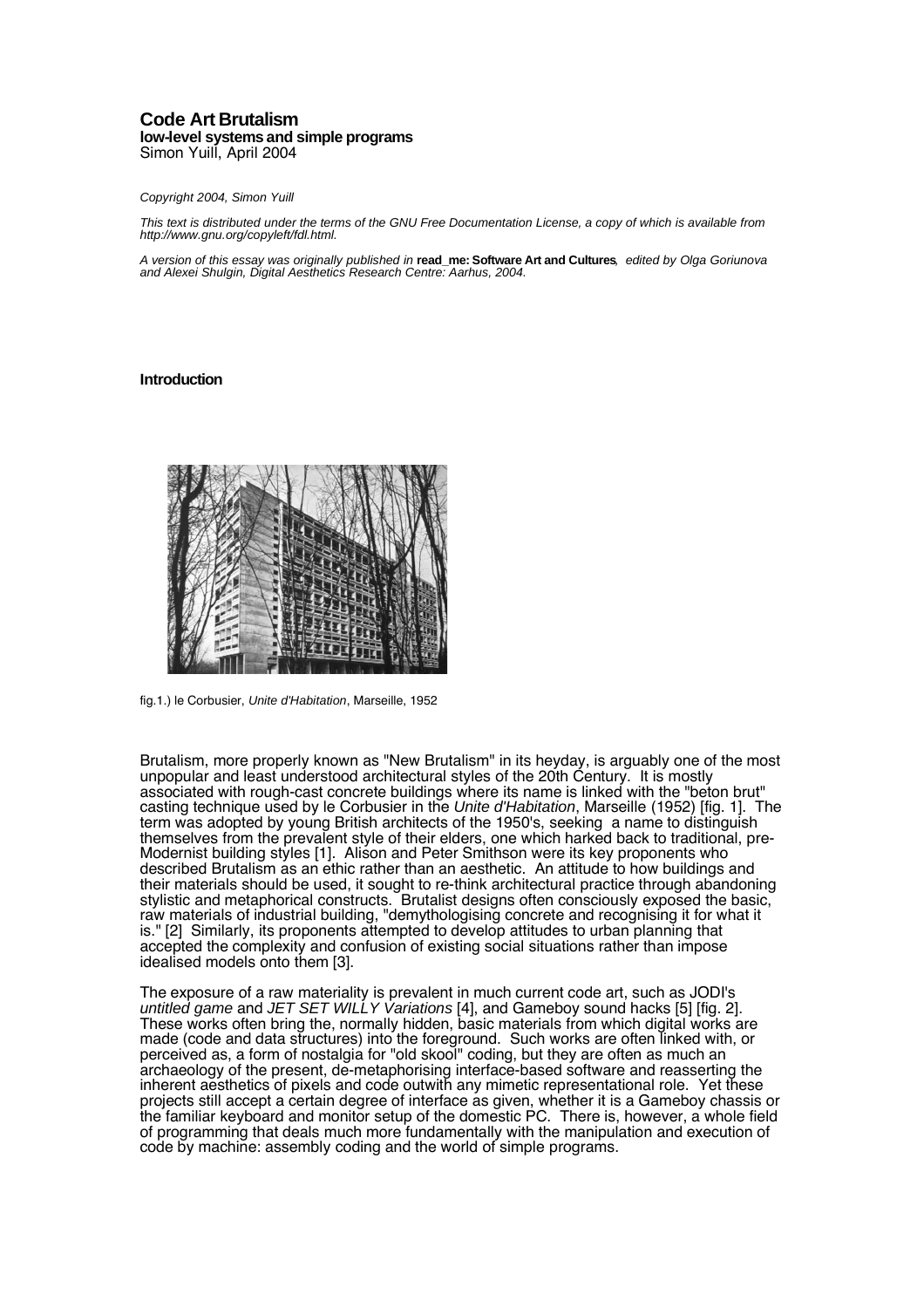

fig. 2a) JODI, JET SET WILLY Variations, 2003, interface

: Disassembly of the JSW engine ; under CP/M.

| T4000 | EQU | 4000H |
|-------|-----|-------|
| T4800 | EQU | 4800H |
| T481D | EQU | 481DH |
| T481E | EQU | 481EH |
| T4842 | EQU | 4842H |
| T4845 | EQU | 4845H |
| T4848 | EQU | 4848H |

t

t

fig. 2a) JODI, JET SET WILLY Variations, 2003, assembly code

## **Assemblyand simple programs**

Assembly languages are a set of human-readable programming languages which relate closely to the mechanics of processor chips. Commands in assembly often refer directly to the physical actions of the processor, moving values in and out of memory locations, or turning the pins that connect processors to their host circuits on and off. Individual assembly commands can be related directly to the binary machine instructions, or opcodes, that the processor responds to, and many chip manufacturers provide tables that map specific binary values to assembly commands [fig. 3]. Because of this close proximity to the mechanics of the hardware, assembly languages are described as low-level languages in contrast to high-level languages, such as C or Java. These are more distant from the hardware and use commands that generally relate more to the human understanding of what a program does. Whilst lowlevel actions, such as bit operations, can be expressed in them, many high-level languages effectively clothe the machine operations in a set of metaphors which enable us to construct programs in accord with our own conceptual structures. Even basic functions such as subtraction and division are metaphorical expressions for particular machine actions which relate those actions to the entirely human concept of mathematics. The common conception of computers as essentially mathematical devices is, in this sense, inaccurate. It would be more precise to state that they are machines capable of manipulating binary patterns which simulate aspects of human mathematics. It is in those areas of coding that deal directly with this pattern-making process that we encounter a kind of Brutalism.





fig. 3a) PIC16F8X command specifications (extract) fig. 3b) assembly commands as binary patterns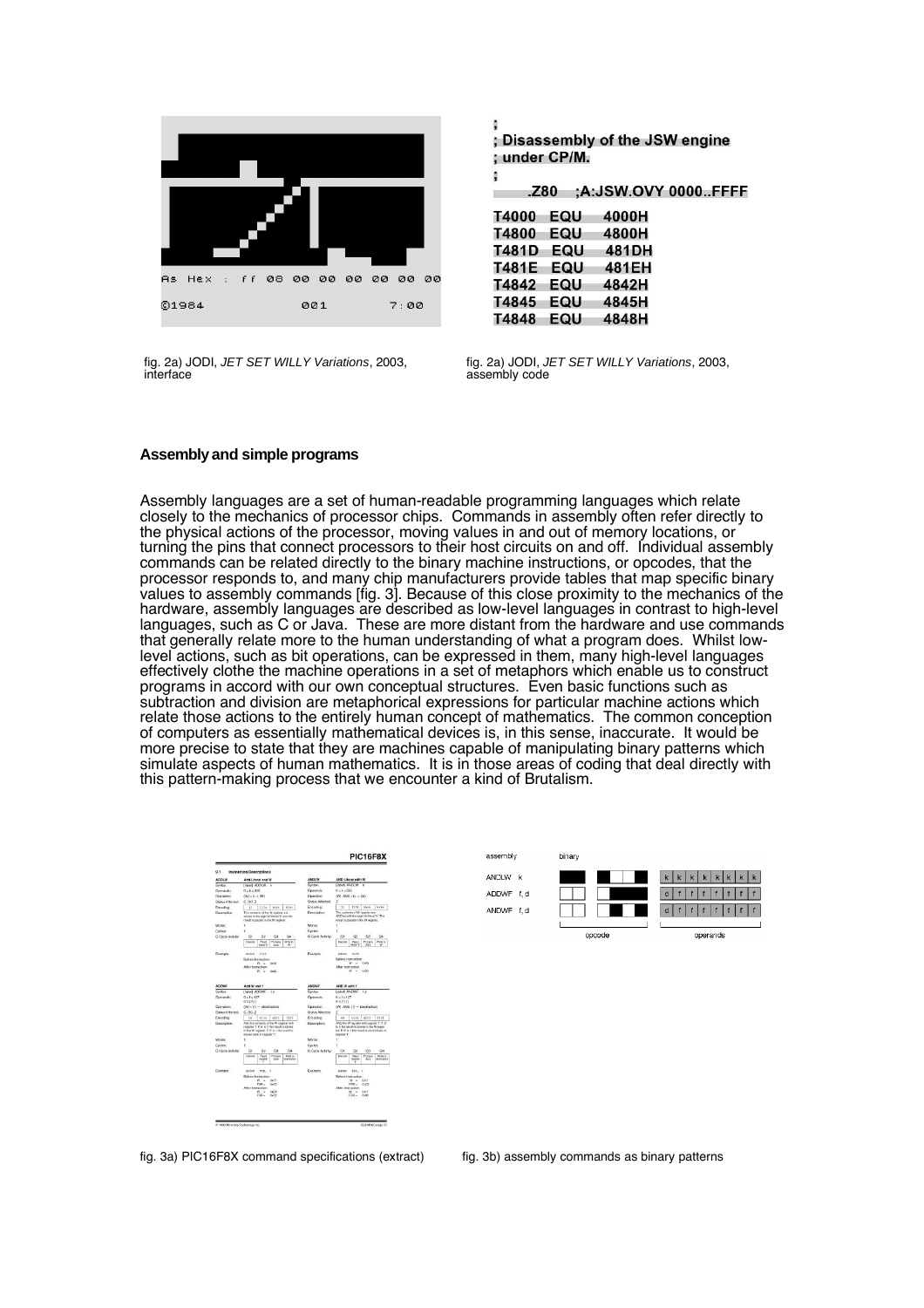This pattern-making process is often best expressed through "simple programs". Simple programs are those which perform a small set of basic operations on a set of constituent components producing some kind of output which may or may not have any functional value. A simple program applied to a lightbulb, for example, might take the form:

turn light on wait 5 seconds turn light off wait 5 seconds repeat

Indeed the most interesting simple programs are often those which have no obvious purpose yet which nevertheless exhibit particular distinctive behaviours. The physicist Stephen Wolfram has dedicated a large part of his life to the study of such programs, attempting to explain and catalogue their behaviours like a 19th Century plant collector [6]. One significant species of simple program that he has examined is that of cellular automata. A cellular automaton consists of a set of cells in a grid or line which may have two or more states. These are frequently represented as a series of squares which are coloured to indicate their current state. A typical program for a cellular automaton simply determines what state a cell should turn to given its current state and those of its neighbouring cells. Wolfram has catalogued a total of 256 such programs for just one particular type of cellular automata. He illustrates the rules of these programs in a simple graphical form with their output displayed on a grid in which the cells start in their initial states on the top line and show their changes over time as they move down the grid [fig.4].



fig. 4a) diagram for linear cellular automata program (copyright Stephen Wolfram, LLC, 2002)



fig. 4b) output from program (copyright Stephen Wolfram, LLC, 2002)

Cellular automata first developed as a past-time of the mathematician Stanislaw Ulam who, in the late 1940's, created games in which 2-D and 3-D structures were generated through simple rule systems [7]. John von Neumann adopted and formalised Ulam's games as a means of exploring the possibility of a self-reproducing machine. His work demonstrated that many mathematical and computational systems, such as Turing machines, could be simulated on them [8]. There are strong similarities between the operations performed in cellular automata and the basic instruction sets of assembly languages [9]. Wolfram has largely built on this work, simplifying von Neumann's automata and demonstrating that very complex behaviours can be generated from simple programs. Interestingly, many of the significant developments in cellular automata have emerged from purposeless play, such as Ulam's games and John Conway's life [10]. As Wolfram has stated, understanding of simple programs, such as the cellular automata, often develops out of a kind of "abstract aesthetic" interest in their innate properties and behaviours rather than functionally driven analyses [11].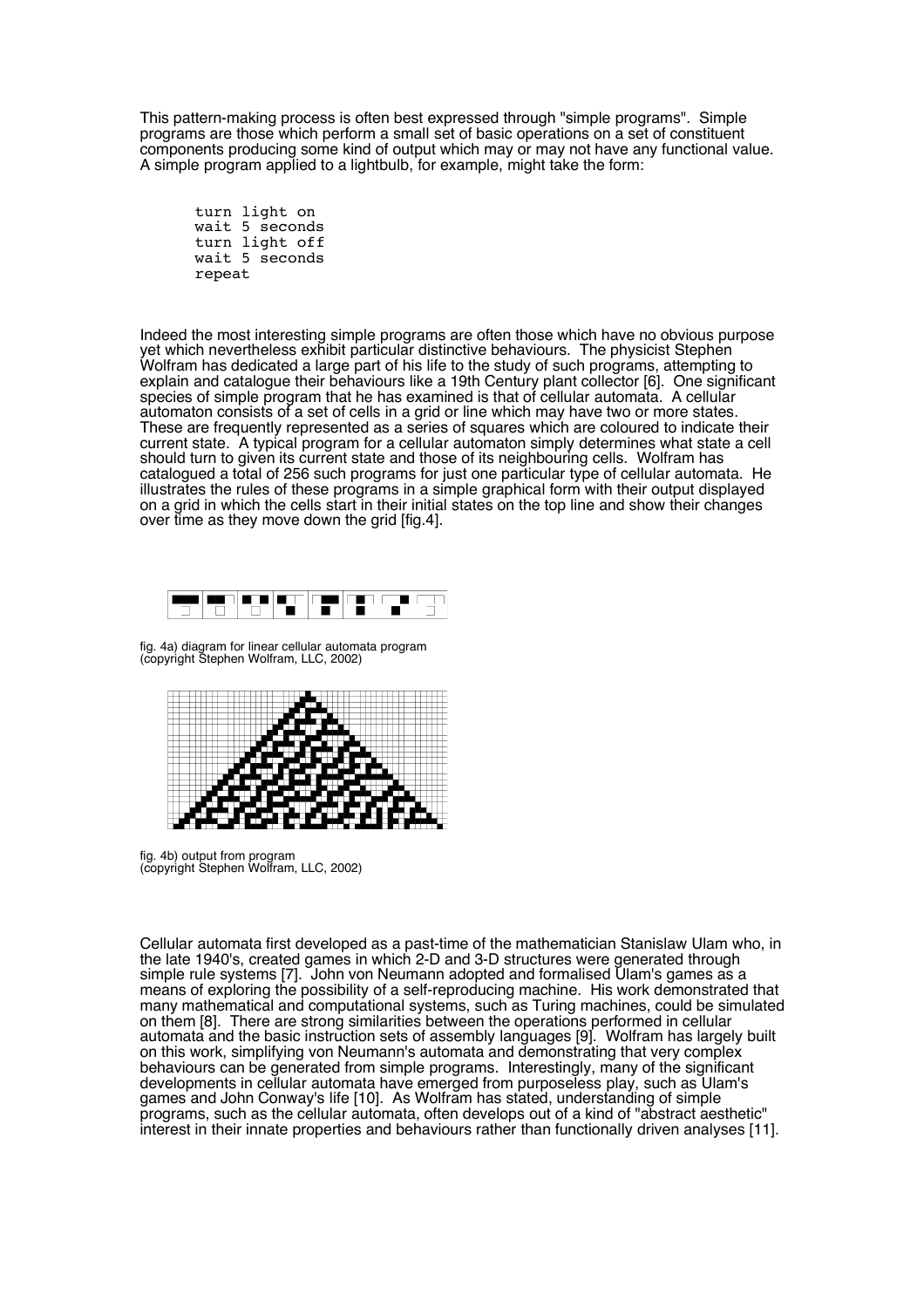## **HAKMEM**

Distributed as an internal report in 1972 at the MIT AI lab, HAKMEM (short for "hack memo") is a classic compilation of early computer hacks, mostly designed for the then current PDP-10 system [12]. Its contributers include various luminaries of 1960's and early '70's computing such as Marvin Minsky, Bill Gosper and Richard Stallman. It includes mostly mathematical algorithms but also some plans for hardware devices, such as illegal radio packet transmitters, and a section called "Programming Hacks" which covers various tricks to produce visual and audio effects.

The PDP-10 (Programmed Data Processor model 10) was one of a series of mainframe machines produced by the Digital Equipment Corporation (DEC) in the 1960's and '70's and was popular with many of the computing research labs in the States at that time. The first distributed computer game, Spacewar!, was created for a PDP as were the first successful timesharing systems [13]. The PDP series were programmed in their own assembly language and many of the entries in HAKMEM are based on specific features of the PDP instruction set and binary system. Item 174, for example, points out that "21963283741 is the only number such that if you represent it on the PDP-10 as both an integer and a floating-point number, the bit patterns of the two representations are identical." In Item 154, Bill Gosper wryly explains how the particular form of binary representation used on a given hardware system can alter the results of certain types of calculations.

Many of the examples in HAKMEM are forms of "simple program", although often looser and more intuitive than Wolfram's cellular automata programs. One such example is Gosper's "display hack", Item 145, "proving that short programs are neither trivial nor exhausted." It uses just four lines of code, the second line of which can be substituted with various alternatives. The output produces "pretty pictures" on the display screen and can also be wired to a stereo amplifier to produce audible forms. Item 146 presents the Munching Squares algorithm, originally discovered by Jackson Wright in 1962. It consists of five lines of code which can produce a variety of different visual forms which relate closely to those of cellular automata [14] [fig. 5].



fig. 5) output from a Munching Squares program

Gosper was one of the pioneers of cellular automata research in the 1970's and implemented a version of Conway's life in the text editor program TECO [15]. TECO was a form of programmable text editor that ran on PDP's and has since been replaced by applications such as Emacs [16]. TECO made no distinction between content and program code, any text entered into it could be treated as a command. TECO's own command set was extremely concise, consisting largely of single character commands that often related to keyboard shortcuts. The following program takes a set of names, and lists them alphabetically according to lastname:

 $[1 J^{\circ}P$L$$ J < -Z;$ ,  $( S, \$ -D .) FX1 \text{ (}F^{\circ}B $K : L I $ G1 L > $$ 

The ^P, for example, is the command for "sort" [17]. In many ways the syntax of regular expressions is a descendent of TECO, and such expressions can be seen as a form of "simple program" that operates on text rather than binary cell structures. Many codewurkers, such as Alan Sondheim and mez, as well as free-form ascii artists, use such devices to produce their work - a kind of raw "textual automata" [18].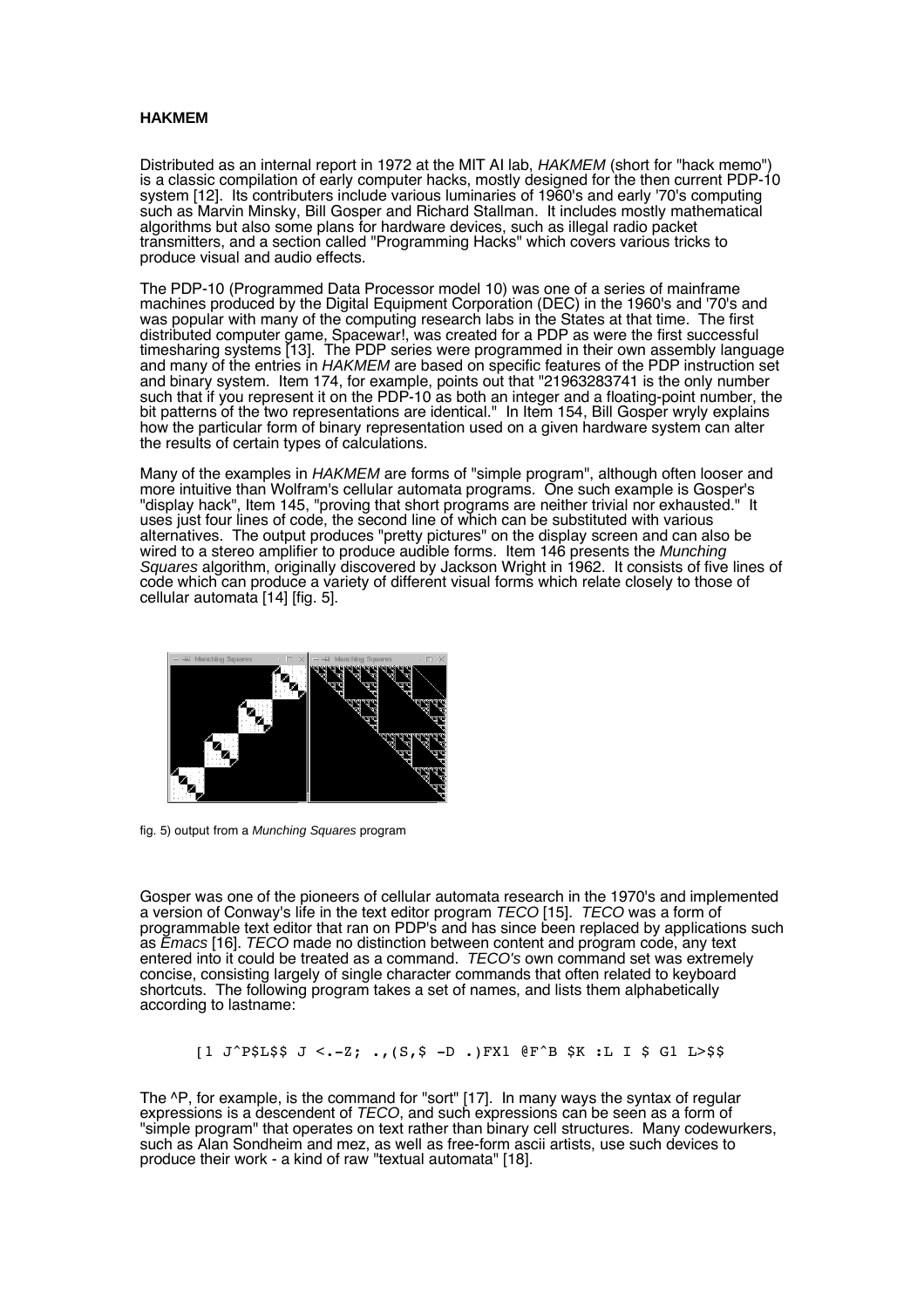## **PIC progs**

Modern computer systems have grown so much in processing capability that the dexterity and genius that lay behind many of the HAKMEM examples is hard to appreciate. In many ways the descendents of this particular programming ethos are to be found not in mainstream software but in the work of microchip coders. Microchips provide basic processor systems on a single chip (such as are found in mobile phones and electronic toys) and many current processors are of similar capabilities as the early large-scale computer systems. The availability of cheap microchips like the PIC have made chip programming popular with hobbyists. A variety of high-level programming languages are available for microchip development, but the vast majority of programmers still use the native assembly languages of the actual chips. In many ways, a lot of these projects are even more reduced in material resources than those of the PDP developers, relying on breadboard circuits, LED lights and simple piezo-amplifiers. In terms of hardware and software these are the most stripped down, interface-bare realisations and therefore the most 'brutal' in terms of their raw simplicity.

slowcount.asm is a demo program that is distributed on the Yappa website. Yappa is a simple programming interface for PIC microchips developed by Mark Colclough [19]. In the world of microchip programming, the standard equivalent of "HelloWorld" is a simple program that controls an LED flashing on and off repeatedly. *slowcount.asm* is an extension of this designed for the PIC16f84 chip. The program runs a loop that treats the input/output pins of the chip as a binary counter, turning each pin on and off in representation of the current count. The chip is placed in a circuit in which the 8 of the pins can be connected to LED lights and a small audio speaker. The LEDs flash at different rates relating to the binary value they represent. Those representing the most significant bits being slowest, whilst the least significant bits, which change at a faster rate, produce an audible hum when connected to the speaker [fig. 6]. It has strong parallels with some of the sound and video hacks for the PDP-10. HAKMEM Item 168, for example, provides a program that sets up an endless loop of incremental bit operations, and suggests connecting speakers to the output pins and listening to "the square waves from the low bits of [pin] 0".

Wolfram's work with cellular automata is largely based around automata which expand infinitely as they progress but he has also looked into fixed-width automata which use the same number of cells throughout. *slowcount.asm* can be understood as a form of fixed-width automata and the code could be easily changed to express other fixed-width automata programs [20]. Fundamentally it is a raw expression of assembly code behaviour, and, like the *Munching Squares* algorithm, demonstrates the congruity of binary processor mechanics and cellular automata - both being forms of "simple program" and neither being developed for any purposeful mathematical exercise.







fig. 6a) slowcount.asm circuit fig. 6b) binary patterns from slowcount.asm output, show start and end of sequence, a black square indicates an LED is on, white indicates that it is off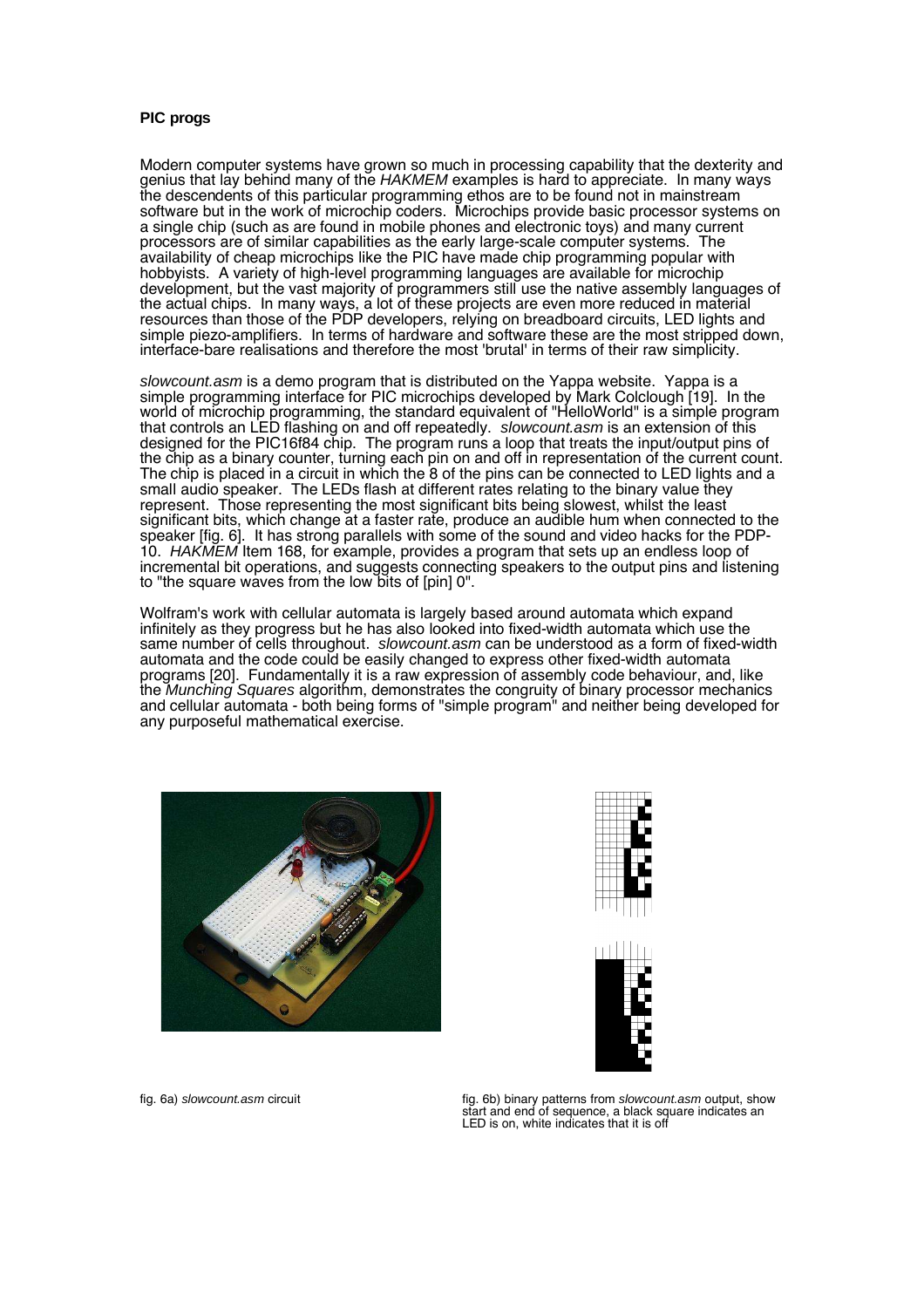Rather than designing one-off buildings, many Brutalist architects were interested in creating habitats, adaptable social complexes that were capable of supporting small communities. Examples include the Ivor Smith and Jack Lynn's *Park Hill* estate in Sheffield, Kunio Mayekawa's Harumi apartment block, Tokyo, and Moshe Safdie's Habitat, Toronto [21]. ap have taken a similar approach in their creation of an entirely new form of operating system, one which could be described more in terms of a habitat for code. Echoing the the Smithsons, ap argue that existing operating systems are restricted by "antiquated tool metaphors, and the limiting notions/divisions of system, user and programmer," and that instead data generation should be liberated from such imposed models [22].

Like the Brutalist habitats, ap projects emphasize modularity and topology as the principle design factors. The Smithsons cited the traditional Japanese house as a model, capable of changing the internal structure and function of its rooms over the course of a day [23]. The notion of modular design had developed through 20th Century architecture from its adaption of industrial process and in the 1950's and '60's was a key interest spreading from Brutalists to the Pop architecture of Archigram [24]. In Cedric Price's Fun Palace design the only permanent features were a skeletal grid and set of cranes which could place wall and floor components into an endless variety of structures, an approach which was applied to larger urban systems in many Archigram proposals [25]. The basic UNIX architecture is constructed on a modular principle that can facilitate temporary connections between different components to suit users' needs. The overall function of these is expressed in the topology of the pipelines and process forks that connect them. The ap OS takes this further, constructed as an environment of multi-purpose units whose individual behaviour is often determined by their connections to other units - depending on what types of input each provides. As the units have the capability to autonomously reconnect themselves to others, the behaviour of the system may constantly fluctuate in accord with its topological mutation. These units often operate as simple programs processing data for their own sake, as an expression of their inner structure rather than according to a purposeful end. In contrast to UNIX, which is a modular architecture of software applications, ap propose modular software that seeks, and perhaps denies, its own applicability.

In ap0202 each unit runs as a small scale virtual machine that provides a basic series of bitshifting operations. As with TECO, the system makes no distinction between content data and program code. All input is treated as patterns of binary data which are processed according to simple programs analogous to those of cellular automata and forms of genetic splicing and mutation. Incoming patterns that match the instruction set for a given unit effectively reprogram it, thereby causing new behaviours to emerge within the system in an autopoeitic fashion. There are parallels with the Smithson's notion of cluster compositions: "a closenit, complicated, often-moving aggregation." [26]

One of the greatest problems of many of the Brutalist habitats was that they aspired, yet failed, to be complete self-contained environments that met their inhabitants' needs - insular, artificial paradises which often became urban hells [27]. The ap OS is, by contrast, open and "promiscuous" with its external environment [28]. Specialised units can take input from various sources, such as video cameras, sound and other sensors, all of which are potentially capable of reprogramming the units that receive their data. In the "self display devices" of ap0201, the system has been transfered from virtual machines running on desktop computers to microchips. A set of solar-powered versions of the device are currently installed at a location in the Mojave desert, California. One of the main aims of this project is to determine what new forms of program are generated in response to the extreme conditions of that environment [fig. 7].

Brutalism was not only a challenge to the conservative "garden city" suburbanism of post-war Britain. For practitioners, such as the Smithsons, whilst it followed on from Modernism, Brutalism also reacted against what they considered to be the over stylised "Machine Aesthetic" of Modernist design. This metaphorised buildings as ships and engines, subjecting materials, such as concrete, to highly refined finishing and rendering processes that suppressed their innate qualities in favour of sleek stylistic statements. There is a similar attitude underlying ap's raw data processing, their stated desire to avoid metaphorisation of this, and its contrast to the highly stylised "information design" of John Maeda and his students. In their move away from conventional computer media and the rehashing of existing interfaces, they also move beyond the dysfunctionalist rhetoric of much recent software art. They do not so much upset our expectations of what software should do as reveal that those expectations are still highly constrained.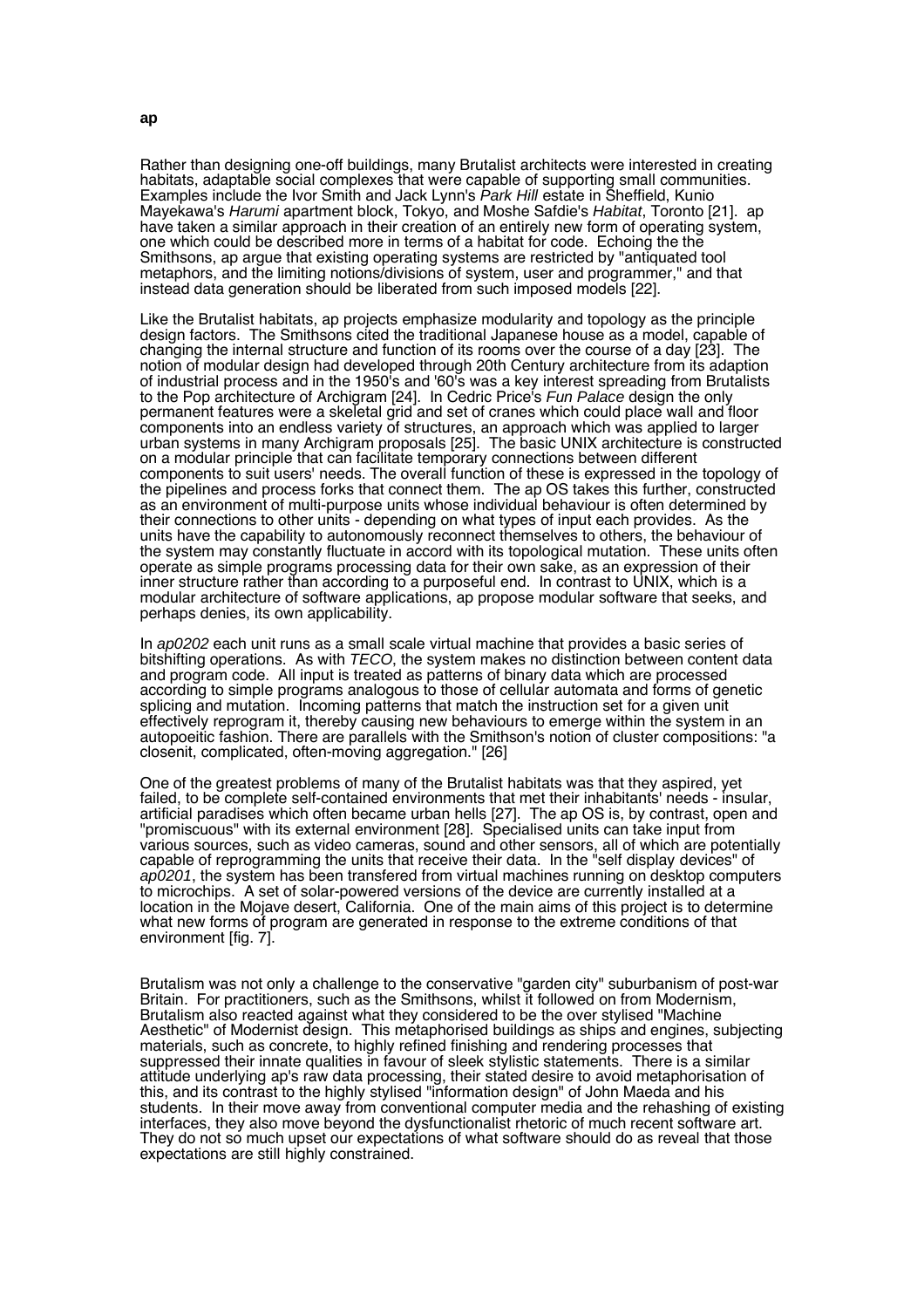

fig. 7) ap0201, Mojave desert, 2004

# **Conclusion**

Brutalist architecture was possibly more successful in its principles than its realisation. Despite the desire to abandon aesthetics, a distinctive aesthetic nevertheless emerges from Brutalist designs. At its worst this is merely a stylistic gesture, but at its best it relates the deployment of its materials back to something of Brutalism's ethical ambitions, emphasising both the materiality and contingency of constructed form. There is also something inherently 'difficult' about such works, they almost defy you to like them. Their ungainly rawness suggests an incompleteness rather than finality of design, and this is perhaps why a similar aesthetic/ethic is at play in so much classic hacker code and low-level programming. The examples discussed here are mostly neither complicated nor especially 'elegant' pieces of code and their aesthetic value, in many cases, arises directly from their lack of aesthetic intent.

A Brutalist approach to software demythologises code and recognises it for what it is. Highlevel programming approaches can be very successful in achieving certain ends, but the very imposition of higher-level constructs and metaphors also limits awareness of how code operates in and for itself and what may be achieved through that. Arguably it is the changes in low-level systems that have provoked the biggest paradigm shifts, such as the development of binary computation and Turing machines, and such as Wolfram is suggesting will be the case in fully understanding simple programs. What emerges from the Mojave desert may be a new form of software culture, or it may just be meaningless data, but what is most important is the underlying attitude which has enabled it.